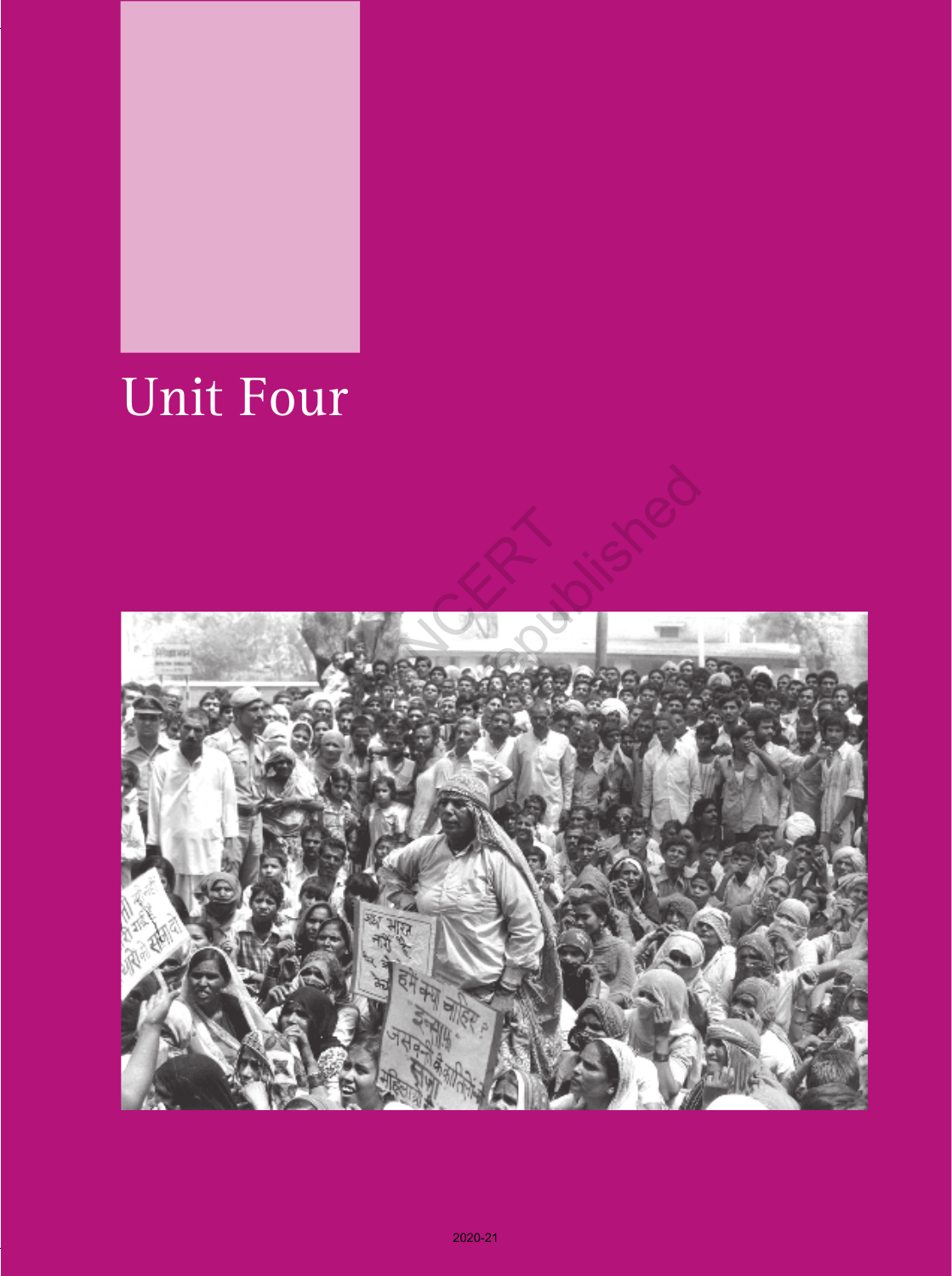## Teacher's Note

Equality is a value and right that we have tried to understand in the *Social and Political Life* series. Over the three years, we have deepened our conceptual understanding of equality. We have distinguished the idea of formal equality from that of substantive equality and the need to move towards establishing the latter. Kanta's story, in the Class VII book, is an example of this. We have also established that to understand equality it is important to delve into how inequality is experienced and manifested. We have, thus, examined the connections between discrimination and inequality through the childhood experiences of Dr Ambedkar and Omprakash Valmiki in Class VI and VII books. The impact of inequality on access to resources was looked at in the context of women's access to education. Rashsundari Devi and Rokeya Begum's writings point to women's struggles to overcome this denial. We have often pointed to the Fundamental Rights enshrined in our Constitution to highlight why equality and the idea of dignity that it contains is crucial to the functioning of democracy in India.

This unit looks more closely at the ways in which inequality affects different groups and communities by introducing the concept of marginalisation or exclusion from the mainstream. The Unit focuses on three groups, namely the Adivasis, the Muslims and the Dalits. These three groups have been chosen because the causes that contribute to each group's marginalisation are different and they sometimes experience marginalisation in different ways. In teaching this unit, the aim should be to help students identify the factors that contribute to marginalisation as well as be able to recognise and empathise with the marginalised. You could help children identify the marginalised communities in your region. In Chapter 7, we look at the experiences of Adivasi and Muslim communities. Chapter 8 discusses ways in which the government as well as these communities themselves have tried to address marginalisation through various struggles. The government does this through its law-making function and through different policies and schemes that specifically target these communities as beneficiaries. procept of marginalisation or exclude the Adivasis, the Muslims<br>the causes that contribute to experience marginalisation in diff<br>dents identify the factors that contribute<br>d empathise with the marginalis<br>ities in your regi I at the ways in which inequality affects different g<br>he concept of marginalisation or exclusion from the m<br>ups, namely the Adivasis, the Muslims and the Dalits. 1<br>ause the causes that contribute to each group's marg<br>mes e

We have used a variety of pedagogic tools in this unit – data, poems, a storyboard and a casestudy. Use the storyboard to discuss processes of marginalisation experienced by the Adivasis. The case study on Dalits should lead to a discussion on the importance of the SC/ST Act as well as the ways in which this law reflects the Constitution's commitment to Fundamental Rights. To understand the situation of the Muslim community, we have used data from different sources, which can be analysed in the class. Songs and poems have been used in this unit to break down the boundaries created between social science and language textbooks and to establish that, in the everyday lives of communities, this separation does not exist. Moreover, struggles for justice have produced memorable poetry and songs that often do not find a place in textbooks.

This chapter does contain several issues that may lead to contentious discussions within the classroom space. Children are aware of such issues and we have to find a mature way of discussing these. You play a crucial role in facilitating these discussions in order to ensure that no child or group of children feel discriminated against, ridiculed or left out from these discussions.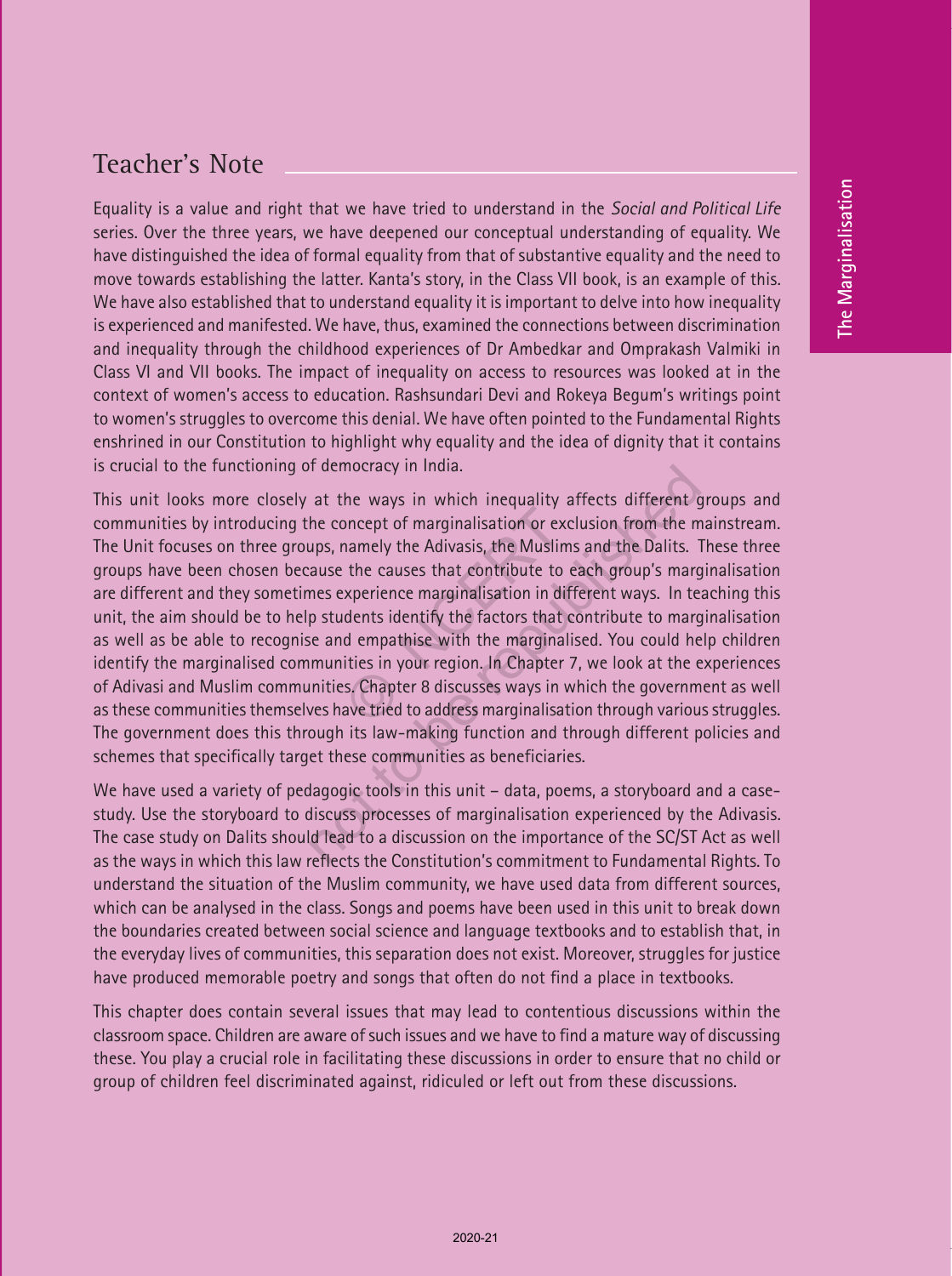

## **Understanding Marginalisation**

## **What Does it Mean to be Socially Marginalised?**

To be marginalised is to be forced to occupy the sides or fringes and thus not be at the centre of things. This is something that some of you have probably experienced in the classroom or playground. If you are not like most people in your class, that is, if your taste in music or films is different, if your accent marks you out from others, if you are less chatty than others in your class, if you don't play the same sport that many of your classmates like, if you dress differently, the chances are that you will not be considered to be 'in' by your peers. So, often, you end up feeling that you are 'not with it' – as if what you say, feel and think and how you act are not quite right or acceptable to others. Ifferent, if your accent mark<br>a your class, if you don't plane<br>ou dress differently, the charge pers. So, often, you end<br>and think and how you act<br>the social environment too, g is something that some of you have probably<br>nd. If you are not like most people in your cla<br>is different, if your accent marks you out from<br>rs in your class, if you don't play the same s<br>if you dress differently, the chanc

As in the classroom, in the social environment too, groups of people or communities may have the experience of being excluded. Their marginalisation can be because they speak a different language, follow different customs or belong to a different religious group from the majority community. They may also feel marginalised because they are poor, considered to be of 'low' social status and viewed as being less human than others. Sometimes, marginalised groups are viewed with hostility and fear. This sense of difference and exclusion leads to communities not having access to resources and opportunities and in their inability to assert their rights. They experience a sense of disadvantage and powerlessness vis-a-vis more powerful and dominant sections of society who own land, are wealthy, better educated and politically powerful. Thus, marginalisation is seldom experienced in one sphere. Economic, social, cultural and political factors work together to make certain groups in society feel marginalised.

In this chapter, you will read about two communities that are considered to be socially marginalised in India today.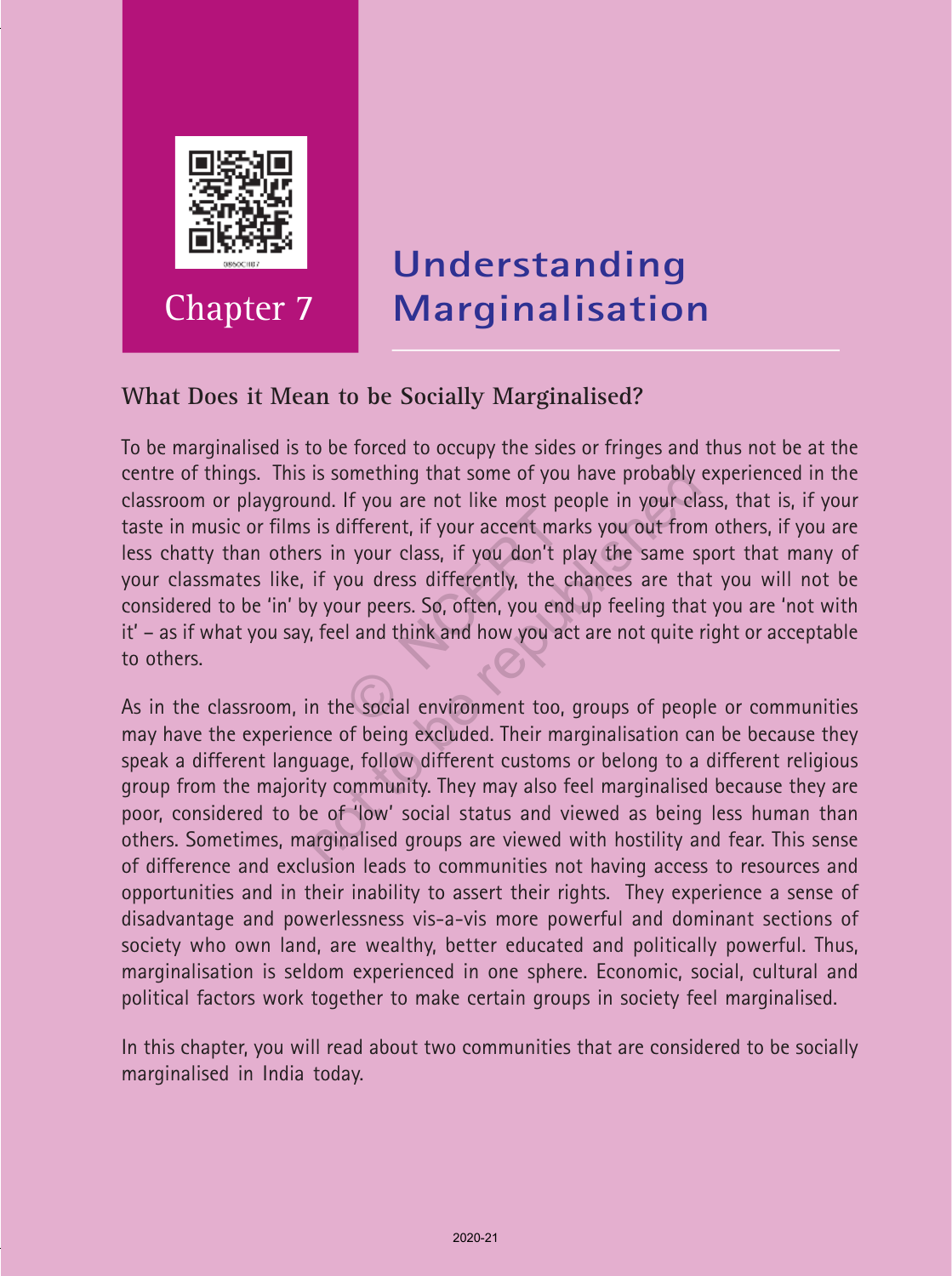

Chapter 7: Understanding Marginalisation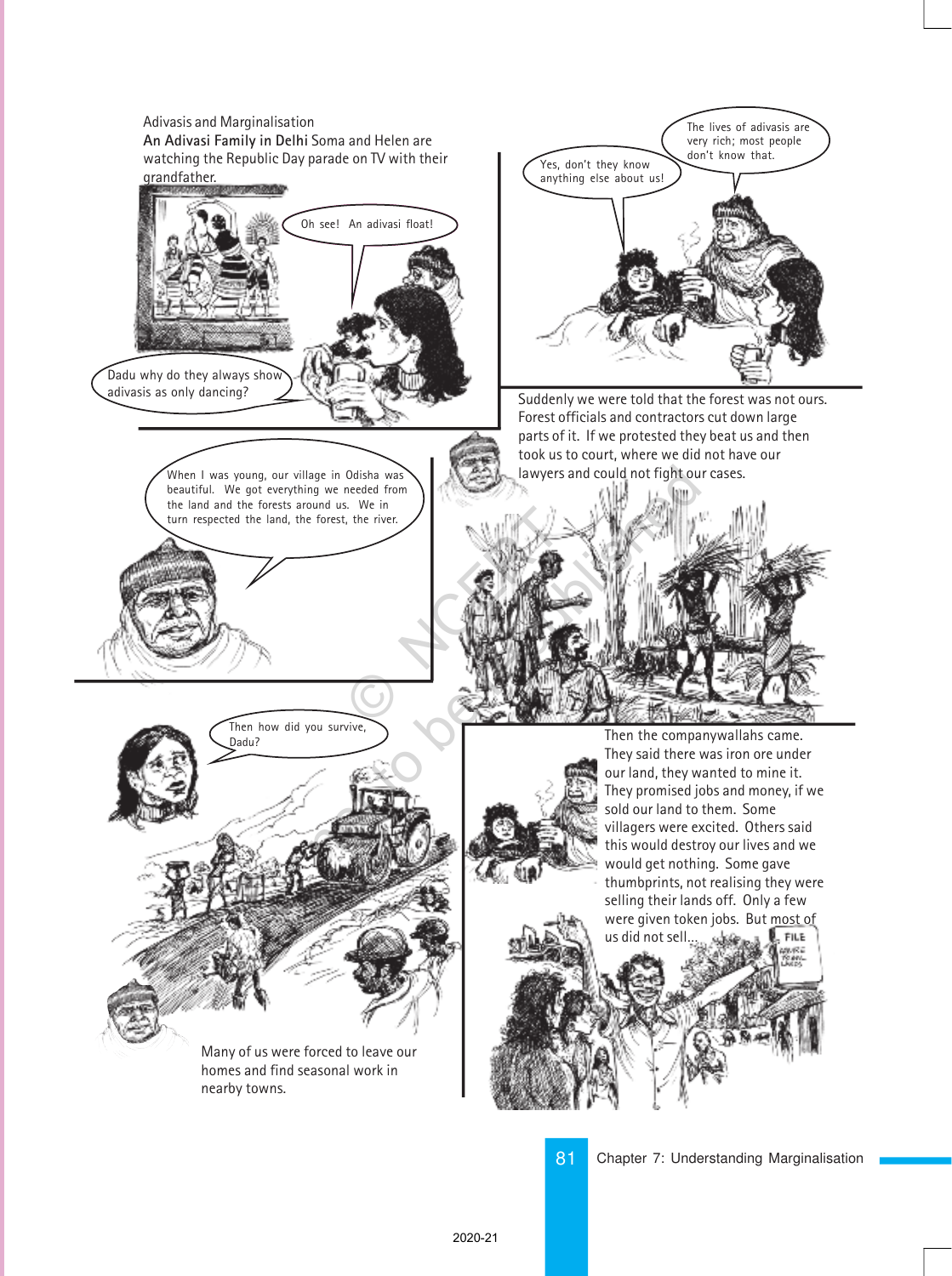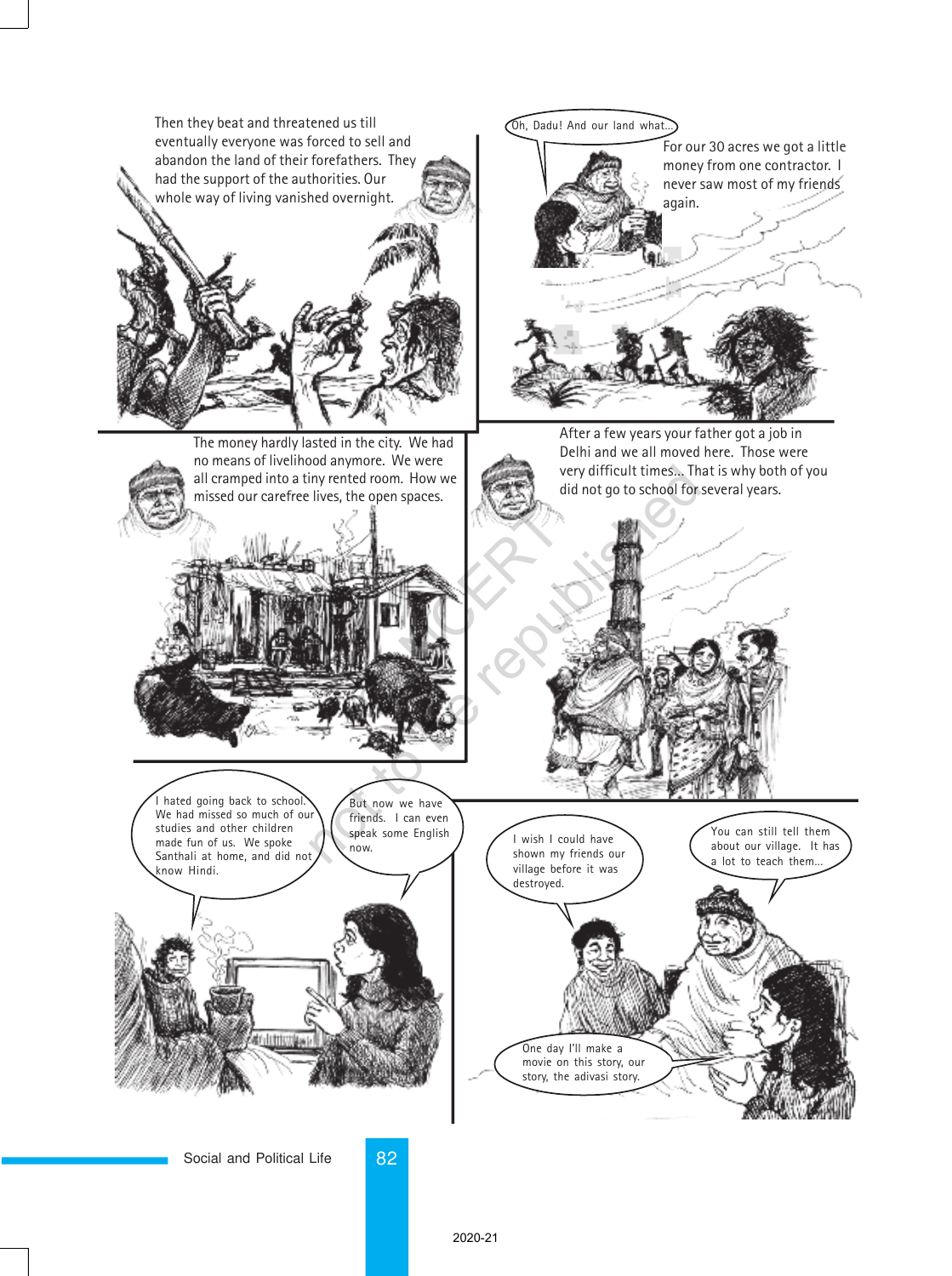You just read about how Dadu was forced to leave his village in Odisha. Daduís story is similar to the lives of millions of Adivasis in India. You will read more about the marginalisation of this community in this chapter.

#### **Who are Adivasis?**

Adivasis – the term literally means 'original inhabitants' – are communities who lived, and often continue to live, in close association with forests. Around 8 per cent of India's population is Adivasi and many of India's most important mining and industrial centres are located in Adivasi areas - Jamshedpur, Rourkela, Bokaro and Bhilai among others. Adivasis are not a homogeneous population: there are over 500 different Adivasi groups in India. Adivasis are particularly numerous in states like Chhattisgarh, Jharkhand, Madhya Pradesh, Odisha, Gujarat, Maharashtra, Rajasthan, Andhra Pradesh, West Bengal and in the north-eastern states of Arunachal Pradesh, Assam, Manipur, Meghalaya, Mizoram, Nagaland and Tripura. A state like Odisha is home to more than 60 different tribal groups. Adivasi societies are also most distinctive because there is often very little hierarchy among them. This makes them radically different from communities organised around principles of jati-varna (caste) or those that were ruled by kings. different Adivasi groups in<br>ly numerous in states like<br>ya Pradesh, Odisha, Gujarat,<br>Pradesh, West Bengal and in<br>runachal Pradesh, Assam,<br>Nagaland and Tripura. A state<br>an 60 different tribal groups.<br>distinctive because ther France Controllery<br>
In the republication of the same of the same of the same of the same of the same of the same of the same of the same of the same states in the same of the republished and the republished and Tripura. A

Adivasis practise a range of tribal religions that are different from Islam, Hinduism and Christianity. These often involve the worship of ancestors, village and nature spirits, the last associated with and residing in various sites in the landscape ñ ëmountain-spiritsí, ëriver-spiritsí, ëanimal-spiritsí, etc. The village spirits are often worshipped at specific sacred groves within the village boundary while the ancestral ones are usually worshipped at home. Additionally, Adivasis have always been influenced by different surrounding religions like Shakta, Buddhist, Vaishnav, Bhakti and Christianity. Simultaneously, Adivasi religions themselves have influenced dominant religions of the empires around them,

**Explain at least three different reasons why groups may be marginalised.**

**Why was Dadu forced to leave his village in Odisha?**

Tribals are also referred to as Adivasis.

You may have heard the term Scheduled Tribes. Scheduled Tribes is the term used for Adivasis used by the Indian government in various official documents. There is an official list of tribes. Scheduled Tribes are often grouped together with Scheduled Castes in the category Scheduled Castes and Scheduled Tribes.

**In your own city or village, who would you think are the marginalised groups? Discuss.**

**Can you name some Adivasi communities that live in your state?**

**What languages do they speak?**

**Do they live close to the forest?**

**Do they migrate to other regions looking for work?**

83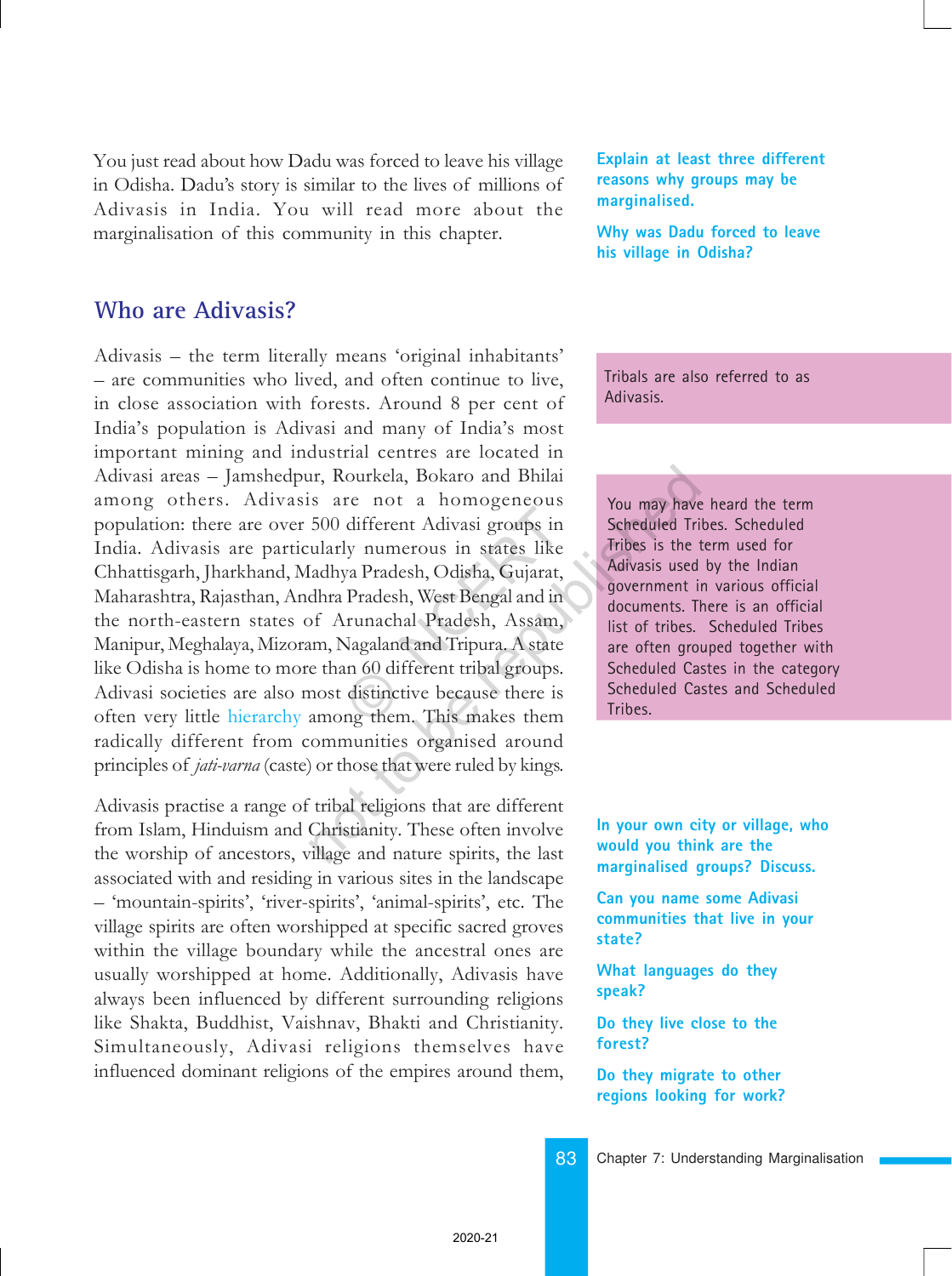

The above two images of tribal communities in their traditional costumes are often the only ways in which Adivasi communities are represented. This then leads us to think of them as being 'exotic' and 'backward'.

for example, the Jagannath cult of Odisha and Shakti and Tantric traditions in Bengal and Assam. During the nineteenth century, substantial numbers of Adivasis converted to Christianity, which has emerged as a very important religion in modern Adivasi history.

Adivasis have their own languages (most of them radically different from and possibly as old as Sanskrit), which have often deeply influenced the formation of 'mainstream' Indian languages, like Bengali. Santhali has the largest number of speakers and has a significant body of publications including magazines on the internet or in e-zines.

### **Adivasis and Stereotyping**

In India, we usually 'showcase' Adivasi communities in particular ways. Thus, during school functions or other official events or in books and movies, Adivasis are invariably portrayed in very stereotypical ways  $-$  in colourful costumes, headgear and through their dancing. Besides this, we seem to know very little about the realities of their lives. This often wrongly leads to people believing that they are exotic, primitive and backward. Often Adivasis are blamed for their lack of advancement as they are believed to be resistant to change or new ideas. You will remember that you read in Class VI book how stereotyping particular communities can lead to people discriminating against such groups. In India, we usually 's<br>particular ways. Thus,<br>official events or in i<br>invariably portrayed<br>colourful costumes, he<br>Besides this, we seem to<br>of their lives. This ofter<br>that they are exotic,<br>Adivasis are blamed for Adivasis and Stereotyping<br>
and Stereotyping<br>
and streety and stereotyping<br>
and the second of the particular ways. Thus, during school<br>
official events or in books and mo<br>
invariably portrayed in very stereot<br>
colourful cos

## **Adivasis and Development**

As you have already read in your history textbook, forests were absolutely crucial to the development of all empires and settled civilisations in India. Metal ores like iron and copper, and gold and silver, coal and diamonds, invaluable timber, most medicinal herbs and animal products (wax, lac, honey) and animals themselves (elephants, the mainstay of imperial armies), all came from the forests. In addition, the continuation of life depended heavily on forests, that help recharge many of India's rivers and, as is becoming clearer now, crucial to the availability and quality of our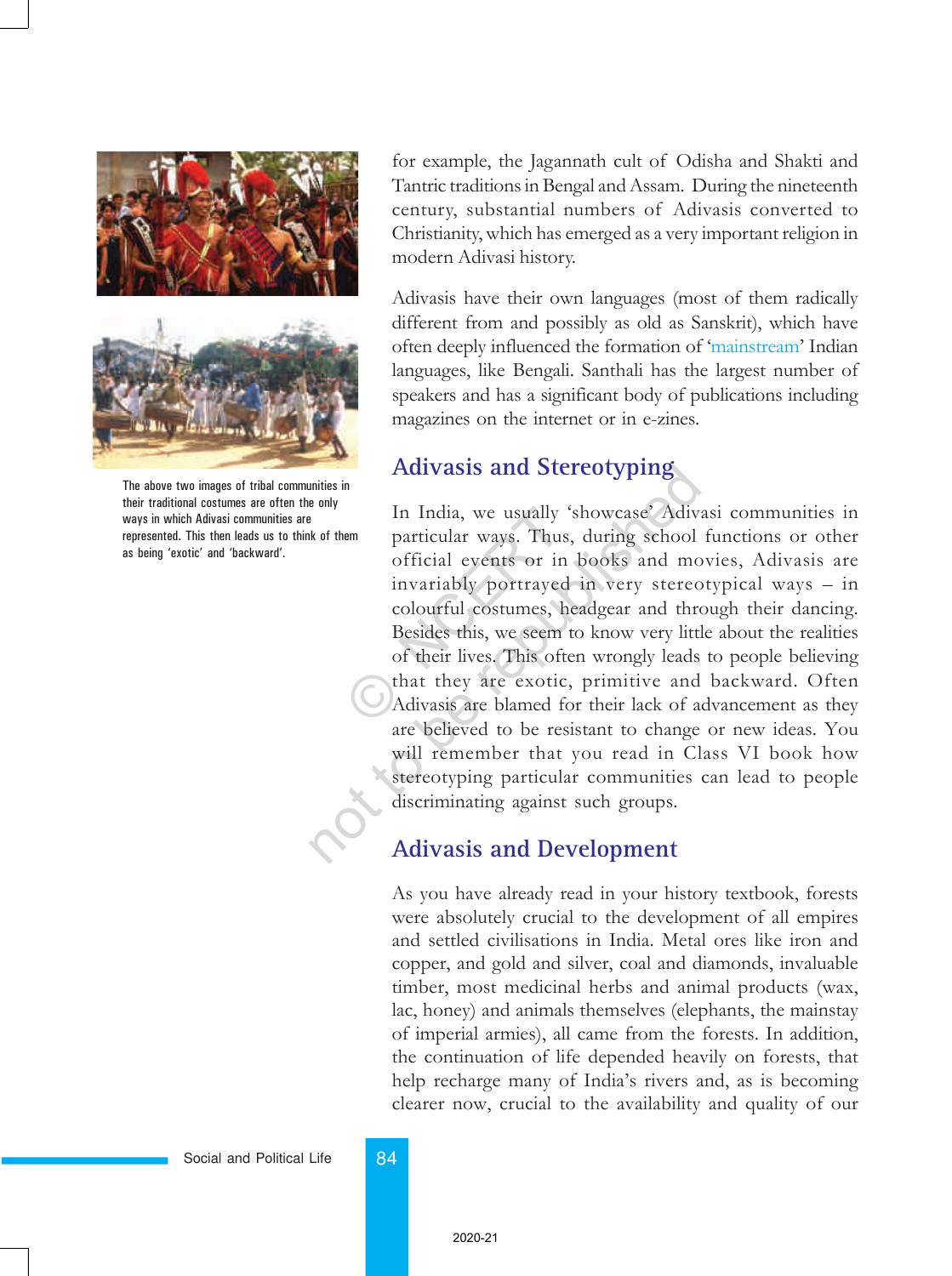air and water. Forests covered the major part of our country till the nineteenth century and the Adivasis had a deep knowledge of, access to, as well as control over most of these vast tracts at least till the middle of the nineteenth century. This meant that they were not ruled by large states and empires. Instead, often empires heavily depended on Adivasis for the crucial access to forest resources.

This is radically contrary to our image of Adivasis today as somewhat marginal and powerless communities. In the precolonial world, they were traditionally ranged huntergatherers and nomads and lived by shifting agriculture and also cultivating in one place. Although these remain, for the past  $200$  years Adivasis have been increasingly forced  $$ through economic changes, forest policies and political force applied by the State and private industry  $-$  to migrate to lives as workers in plantations, at construction sites, in industries and as domestic workers. For the first time in history, they do not control or have much direct access to the forest territories. This area in the first time in<br>there. For the first time in<br>have much direct access to<br>is from Jharkhand and<br>ge numbers to various<br>d - Mauritius, the<br>lia's tea industry<br>in Assam. Today, there

From the 1830s onwards, Adivasis from Jharkhand and adjoining areas moved in very large numbers to various plantations in India and the world - Mauritius, the Caribbean and even Australia. India's tea industry became possible with their labour in Assam. Today, there are 70 lakh Adivasis in Assam alone. The story of this migration is full of extreme hardship, torture, heartbreak and death. For example, in the nineteenth century alone five lakh Adivasis had perished in these migrations. The song below captures the hopes of the migrants and the reality they faced in Assam. Experience to the migrants and the migrants and the migrants and political and private industry - to migrate to the risk and for the risk of the first time in **wildlife** parks is for the first time in **wildlife** parks of t

*Come Mini, let's go to Assam*

*Our country has so much suffering*

*The country of Assam, oh Mini*

*Has tea gardens full of greenery...*

*The Sardar says work, work*

*The Babu says catch and bring them in*

*The Saheb says I'll take off the skin of your back*

*Hey Jaduram, you deceived us by sending us to Assam* .

Source: Basu, S. *Jharkhand Movement: Ethnicity and Culture of Silence*

**What metals are important in present-day India? Why? Where do they come from? Are there Adivasi populations there?**

**List five products that you use at home that come from the forest.**

**By whom were the following demands being made on forest land?**

**· timber for construction of houses and railways**

**· forest land for mining**

**· forest land for agriculture by non-tribal people**

**· reserved by government as wildlife parks**

**In what ways would this affect tribal people?**



#### **What do you think this poem is trying to convey?**

85

Chapter 7: Understanding Marginalisation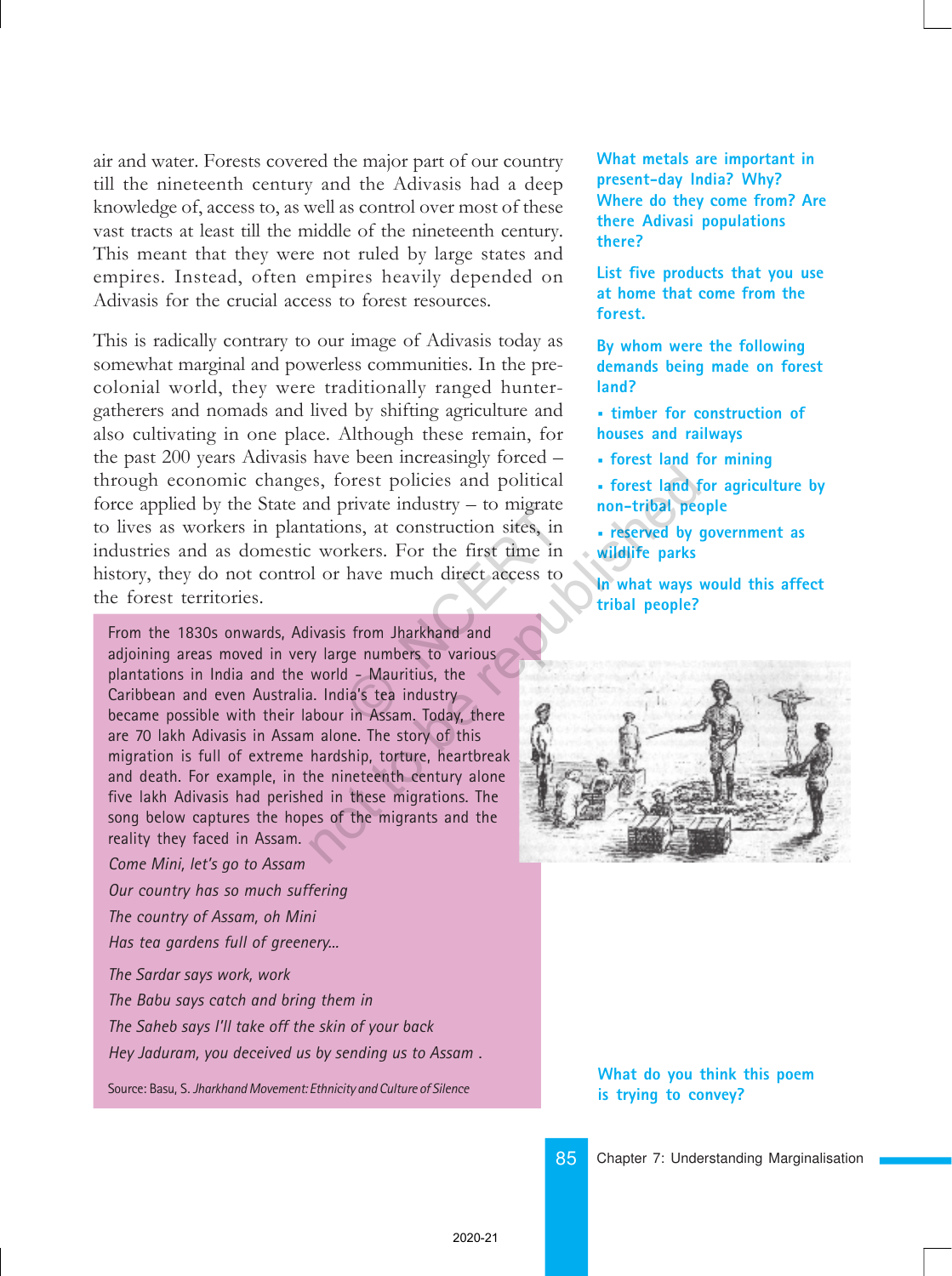This is a photo of Niyamgiri Hill located in Kalahandi district of Odisha. This area is inhabited by Dongarria Konds, an Adivasi community. Niyamgiri is the sacred mountain of this community. A major aluminium company is planning to set up a mine and a refinery here which will displace this Adivasi community. They have strongly resisted this proposed development and have been joined by environmentalists as well. A case against the company is also pending in the Supreme Court.

Adivasis use around 10,000 plant species – approximately 8,000 species are used for medicinal purposes; 325 are used as pesticides; 425 as gums, resins and dyes; 550 as fibres; 3,500 are edible. This entire knowledge system gets wiped out when Adivasis lose their rights over forest lands.



Forest lands have been cleared for timber and to get land for agriculture and industry. Adivasis have also lived in areas that are rich in minerals and other natural resources. These are taken over for mining and other large industrial projects. Powerful forces have often colluded to take over tribal land. Much of the time, the land is taken away forcefully and procedures are not followed. According to official figures, more than 50 per cent of persons displaced due to mines and mining projects are tribals. Another recent survey report by organisations working among Adivasis shows that 79 per cent of the persons displaced from the states of Andhra Pradesh, Chhattisgarh, Odisha and Jharkhand are tribals. Huge tracts of their lands have also gone under the waters of hundreds of dams that have been built in independent India. In the North east, their lands remain highly militarised. India has 104 national parks covering 40,501 sq km and 543 wildlife sanctuaries covering 1,18,918 sq km. These are areas where tribals originally lived but were evicted from. When they continue to stay in these forests, they are termed encroachers. agriculture and industry.<br>
are rich in minerals and ot<br>
over for mining and oth<br>
forces have often collud<br>
the time, the land is take<br>
not followed. According<br>
cent of persons displace<br>
are tribals. Another rec<br>
working am Forest lands have been cleared for timbe<br>agriculture and industry. Adivasis have al<br>are rich in minerals and other natural resources<br>over for mining and other large industri:<br>forces have often colluded to take over<br>the tim

> Losing their lands and access to the forest means that tribals lose their main sources of livelihood and food. Having gradually lost access to their traditional homelands, many Adivasis have migrated to cities in search of work where they are employed for very low wages in local industries or at building or construction sites. They, thus, get caught

Social and Political Life 86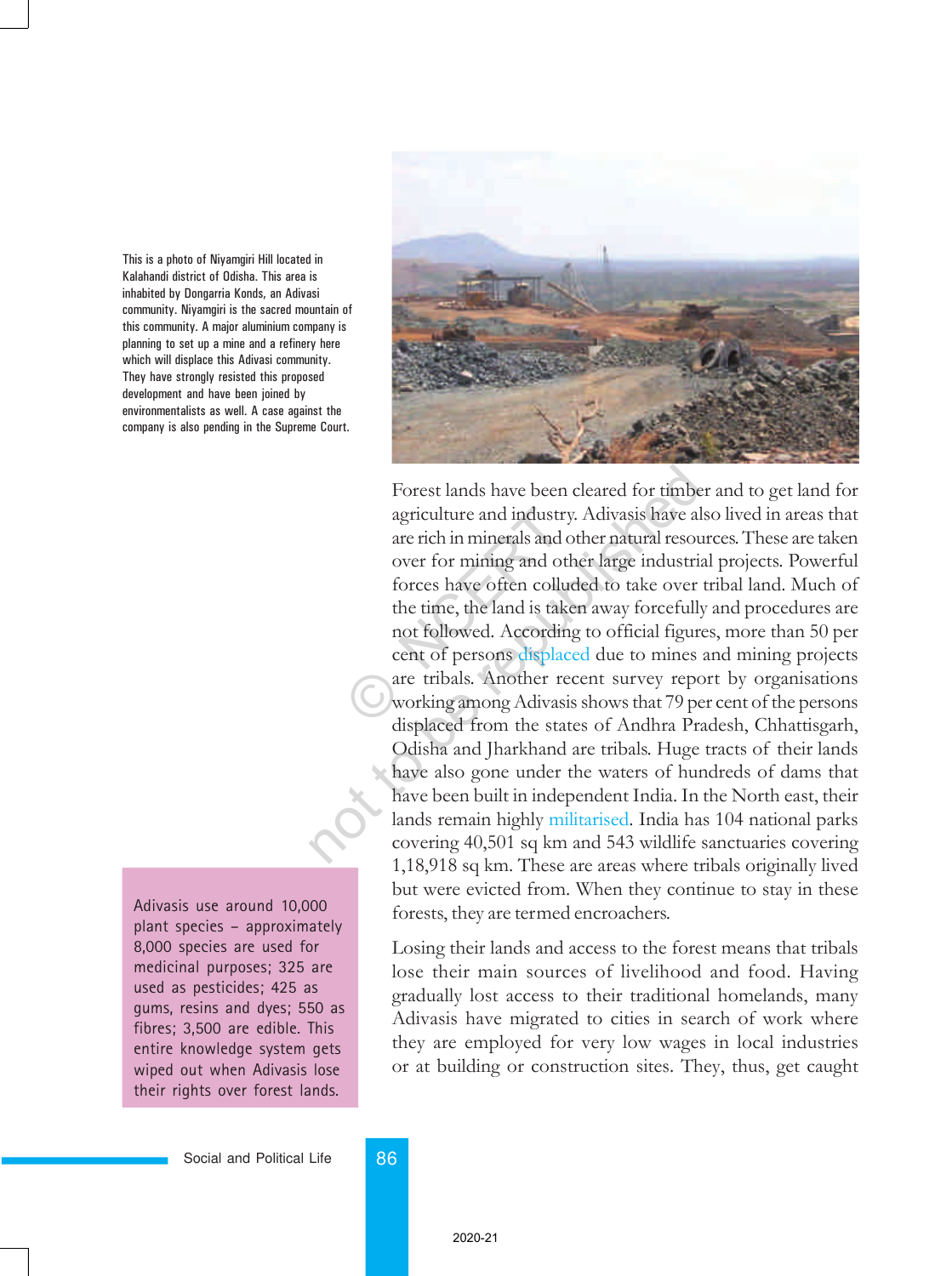in a cycle of poverty and deprivation. 45 per cent of tribal groups in rural areas and 35 per cent in urban areas live below the poverty line. This leads to deprivation in other areas. Many tribal children are malnourished. Literacy rates among tribals are also very low.

When Adivasis are displaced from their lands, they lose much more than a source of income. They lose their traditions and customs  $-$  a way of living and being. "They took our farming land. They left some houses. They took the cremation ground, temple, well and pond. How will we survive?" says Gobindha Maran, who was displaced due to a refinery project in Odisha.

As you have read, there exists an interconnectedness between the economic and social dimensions of tribal life. Destruction in one sphere naturally impacts the other. Often this process of dispossession and displacement can be painful and violent. ally impacts the other. Often<br>and displacement can be<br>**lisation**<br>the Constitution provides<br>guistic minorities as part of<br>do you think these minority

## **Minorities and Marginalisation**

In Unit 1, you read that the Constitution provides safeguards to religious and linguistic minorities as part of our Fundamental Rights. Why do you think these minority groups have been provided these safeguards? The term minority is most commonly used to refer to communities that are numerically small in relation to the rest of the population. However, it is a concept that goes well beyond numbers. It encompasses issues of power, access to resources and has social and cultural dimensions. As you read in Unit 1, the Indian Constitution recognised that the culture of the majority influences the way in which society and government might express themselves. In such cases, size can be a disadvantage and lead to the marginalisation of the relatively smaller communities. Thus, safeguards are needed to protect minority communities against the possibility of being culturally dominated by the majority. They also protect them against any discrimination and disadvantage that they may face. Given certain conditions, communities that are small in number relative to the rest of society may exists an interconnectedness<br>social dimensions of tribal life.<br>aturally impacts the other. Often<br>sion and displacement can be<br>**simalisation**<br>that the Constitution provides<br>linguistic minorities as part of<br>Thy do you think

**In your opinion, why is it important that Adivasis should have a say in how their forests and forest lands are used?**

87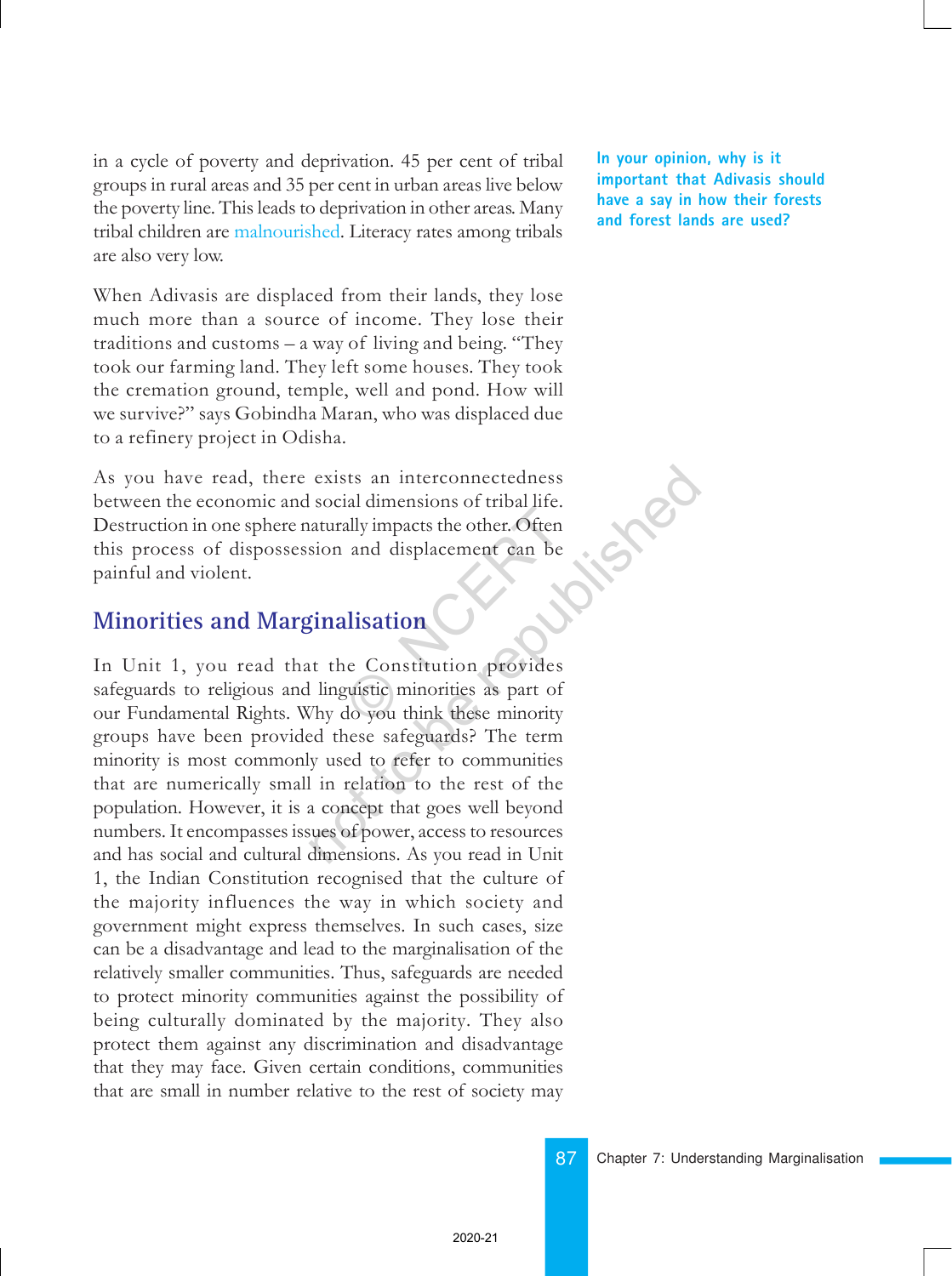**Why do we need safeguards for minorities?**

feel insecure about their lives, assets and well-being. This sense of insecurity may get accentuated if the relations between the minority and majority communities are fraught. The Constitution provides these safeguards because it is committed to protecting India's cultural diversity and promoting equality as well as justice. As you have already read in Chapter 5, the judiciary plays a crucial role in upholding the law and enforcing Fundamental Rights. Every citizen of India can approach the courts if they believe that their Fundamental Rights have been violated. Now let us understand marginalisation in the context of the Muslim community.

#### Muslims and Marginalisation

According to 2011 census, Muslims are 14.2 per cent of Indiaís population and are considered to be a marginalised community in India today because in comparison to other communities, they have over the years been deprived of the benefits of socioeconomic development. The data in the three tables below, derived from different sources, indicate the situation of the Muslim community with regard to basic amenities, literacy and public employment. Read the tables below. What do you think these tables tell us about the socio-economic status of the Muslim community? population and are considered in India today because in<br>they have over the years b<br>economic development.<br>derived from different s<br>Muslim community with<br>public employment. Re<br>think these tables tell u<br>of the Muslim commun According to 2011 census, Muslims are 14<br>population and are considered to be a mar<br>in India today because in comparison to<br>they have over the years been deprived of<br>economic development. The data in the<br>derived from differ

| I. Access to Basic Amenities, 2008-2009 |                    |             |           |  |  |  |  |
|-----------------------------------------|--------------------|-------------|-----------|--|--|--|--|
| Religious Community                     | <i>Pucca</i> House | Electricity | Tap Water |  |  |  |  |
| Hindu                                   | 65.4               | 75.2        | 43.7      |  |  |  |  |
| Muslim                                  | 63.8               | 67.5        | 35.8      |  |  |  |  |
| Christian                               | 69.3               | 86.2        | 48.0      |  |  |  |  |
| Sikh                                    | 91.3               | 96.0        | 49.3      |  |  |  |  |
|                                         |                    |             |           |  |  |  |  |

Source: India Human Development Report 2011: Towards Social Inclusion, Oxford University Press for Institute of Applied Manpower Research, Planning Commission, Government of India, New Delhi, p. 346, 389, 392.

#### **Which of these communities have the most and the least access to basic amenities?**

Social and Political Life 88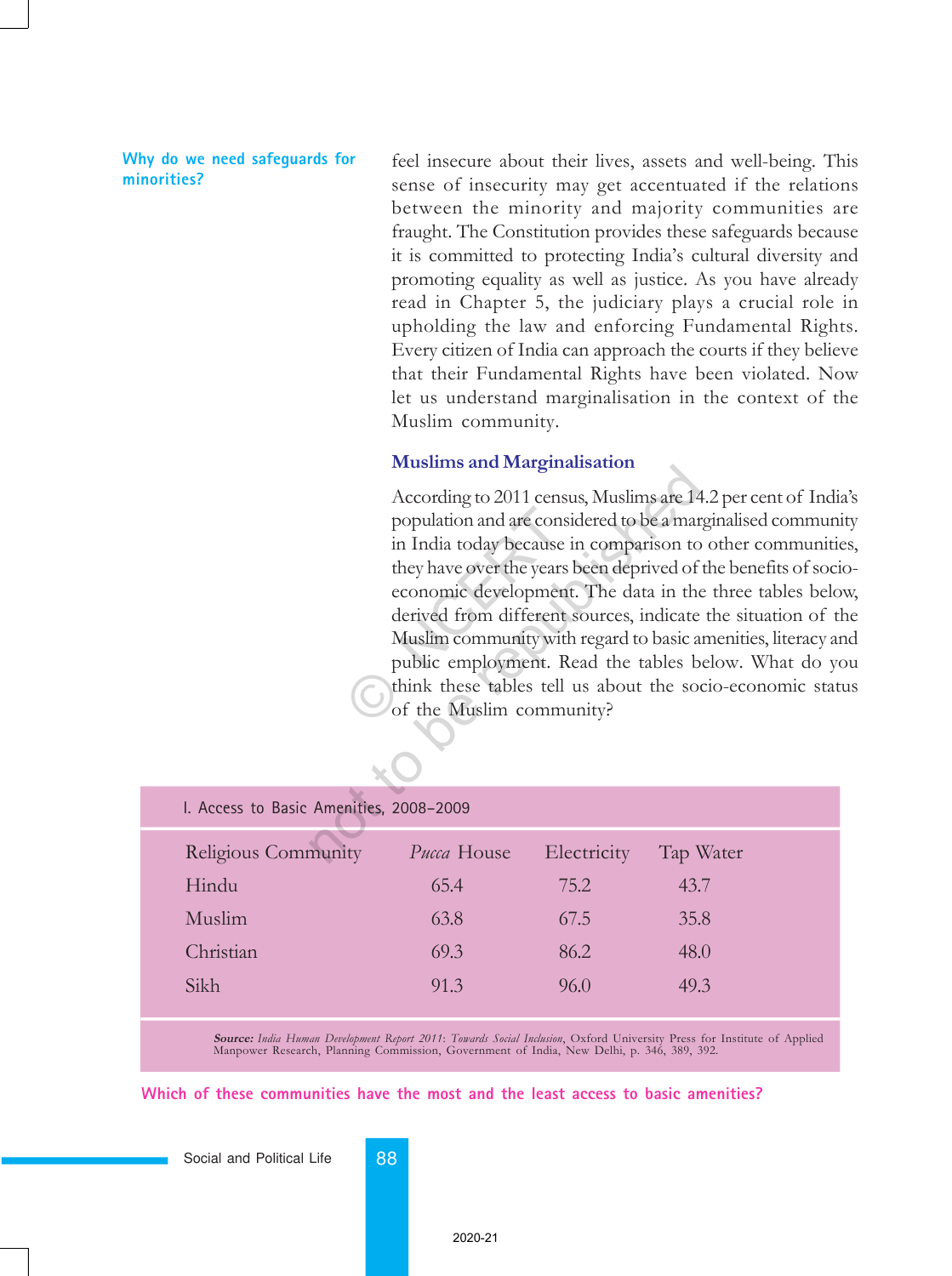| II. Literacy Rate by Religion, 2011 (percentages) |        |                |            |               |           |       |
|---------------------------------------------------|--------|----------------|------------|---------------|-----------|-------|
| All                                               | Hindus | <b>Muslims</b> | Christians | Sikhs         | Buddhists | Jains |
| 74                                                |        | 57             | 74         | $\frac{6}{ }$ |           |       |
| Source: Census of India 2011                      |        |                |            |               |           |       |



| III. Public Employment of Muslims (percentages)                                                                                                                                                                                                                         |                |                |            |                                     |                  |             |
|-------------------------------------------------------------------------------------------------------------------------------------------------------------------------------------------------------------------------------------------------------------------------|----------------|----------------|------------|-------------------------------------|------------------|-------------|
| Population                                                                                                                                                                                                                                                              | IAS            | <b>IPS</b>     | <b>IFS</b> | Central Public<br>Sector Unit (PSU) | <b>State PSU</b> | Banks & RBI |
| 13.5                                                                                                                                                                                                                                                                    | $\mathfrak{Z}$ | $\overline{4}$ | 1.8        | 3.3                                 | 10.8             | 2.2         |
| <b>Source:</b> Social, Economic and Educational Status of the Muslim Community of India, Prime Minister's High Level<br>Committee Report 2006                                                                                                                           |                |                |            |                                     |                  |             |
| What do these figures convey?                                                                                                                                                                                                                                           |                |                |            |                                     |                  |             |
| Read the data related to<br>ecognising that Muslims in India were lagging behind in<br>schooling provided by the<br>rms of various development indicators, the government<br><b>Sachar Committee Report:</b><br>t up a high-level committee in 2005. Chaired by Justice |                |                |            |                                     |                  |             |

#### **What do these figures convey?**

Recognising that Muslims in India were lagging behind in terms of various development indicators, the government set up a high-level committee in 2005. Chaired by Justice Rajindar Sachar, the committee examined the social, economic and educational status of the Muslim community in India. The report discusses in detail the marginalisation of this community. It suggests that on a range of social, economic and educational indicators the situation of the Muslim community is comparable to that of other marginalised communities like Scheduled Castes and Scheduled Tribes. For example, according to the Report the average years of schooling for Muslim children between the ages of 7-16 is much lower than that of other socioreligious communities (page 56). IPS IFS Central Public State PSU<br>
Sector Unit (PSU)<br>
4 1.8 3.3 10.8<br>
Social, Economic and Educational Status of the Muslim Community of India, Prime Noovey?<br>
in India were lagging behind in Read the data<br>
nent indicators,

Economic and social marginalisation experienced by Muslims has other dimensions as well. Like other minorities, Muslim customs and practices are sometimes quite distinct from what is seen as the mainstream. Some -

**• 25 per cent of Muslim children in the 6-14 year age group have either never been enrolled in school or have dropped out. This percentage is much higher than that of any other socio-religious community (page 58).**

**Do you think special measures are required to address this situation?**

89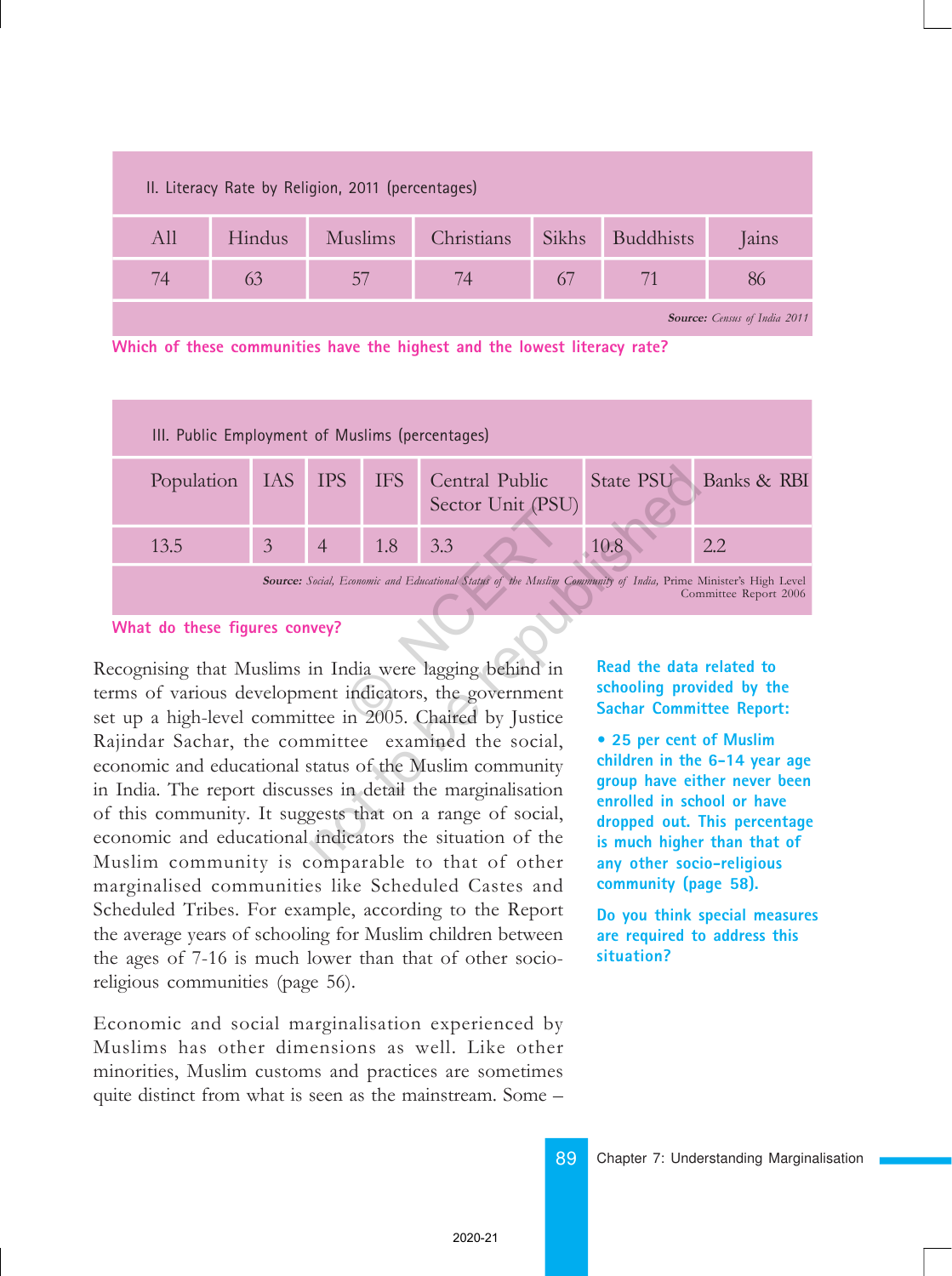

Muslim women are an important part of the womenís movement in India.

not all – Muslims may wear a *burqa*, sport a long beard, wear a fez, and these become ways to identify all Muslims. Because of this, they tend to be identified differently and some people think they are not like the 'rest of us'. Often this becomes an excuse to treat them unfairly, and discriminate against them. Do you remember reading in your Class VII book about how the Ansaris were finding it difficult to rent a house? This social marginalisation of Muslims in some instances has led to them migrating from places where they have lived, often leading to the ghettoisation of the community. Sometimes, this prejudice leads to hatred and violence.

I live in a Muslim-dominated area. Some days back during Ramzan there was some disturbance that started taking a communal outlook. My brother and I had gone for an Iftar party in the neighbourhood and were dressed in traditional clothes, that is sherwani and salwar kameez respectively. On returning home, my brother and I were asked to change our clothes to jeans and T-shirt. minated area. Some days back definited taking a communal out<br>y in the neighbourhood and we<br>ani and salwar kameez respectived to change our clothes to jea<br>g is fine I wonder what was the<br>i and why I didn't find it odd. V<br>at not the total transformation and solven the Muslim and solven that started taking a communal outlook. My brother party in the neighbourhood and were dressed in trace<br>rewani and salwar kameez respectively. On returning re a

Now when everything is fine I wonder what was the reason that we were asked to change our clothes and why I didn't find it odd. Were our clothes giving away our identity and is that identity linked to all kinds of fears and discrimination?

Ainee A. Farooqi

**The above essay has been written by a child around your age. What do you think she is trying to convey?**

In the above section of this chapter, we saw how in the case of the Muslim community there is a link between economic and social marginalisation. Earlier in this chapter, you read about the situation of Adivasis. In your Class VII book, you read about the unequal status of women in India. The experiences of all these groups point to the fact that marginalisation is a complex phenomenon requiring a variety of strategies, measures and safeguards to redress this situation. All of us have a stake in protecting the rights defined in the Constitution and the laws and policies framed to realise these rights. Without these, we will never be able to protect the diversity that makes our country unique nor realise the State's commitment to promote equality for all.

Social and Political Life 90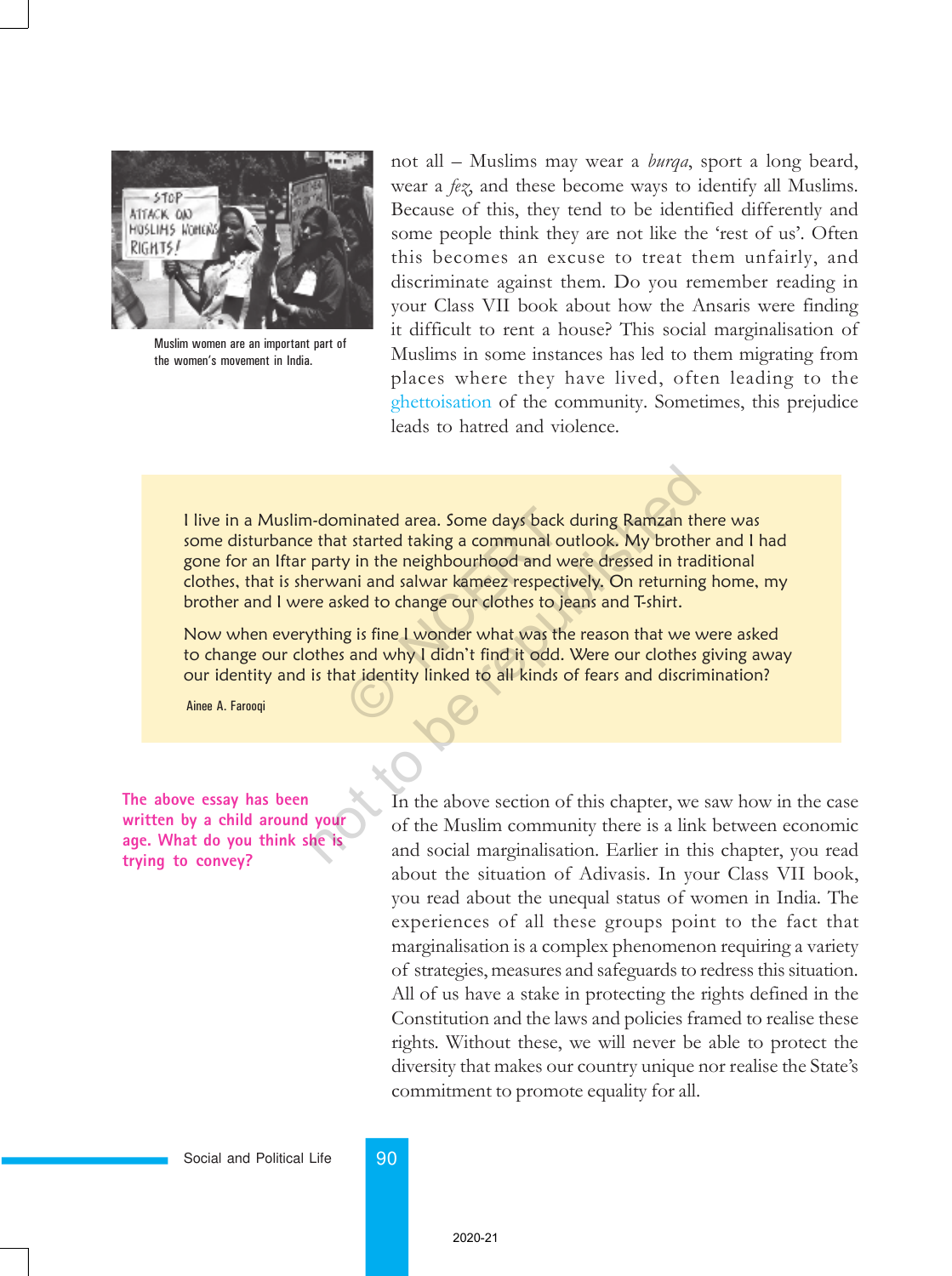### **Conclusion**

In this chapter, we have tried to understand what it means to be a marginalised community. We have tried to look at this through the experiences of different marginalised communities. There are different reasons for each of these communities being marginalised. Each experiences marginalisation in different ways. We have also seen that marginalisation is linked to experiencing disadvantage, prejudice and powerlessness. In India there are several more marginalised communities, like Dalits, of whom you will read more in the next chapter. Marginalisation results in having a low social status and not having equal access to education and other resources.

Yet, the lives of marginalised people can and do change. Thus, no one is marginalised all the time in exactly the same way. If we go back to the two examples of marginalisation we have discussed, we will see that each of these groups has a long history of struggle and resistance. Marginalised communities want to maintain their cultural distinctiveness while having access to rights, development and other opportunities. In the next chapter, we will read about how different groups have confronted marginalisation. ne in exactly the same way. If<br>s of marginalisation we have<br>these groups has a long history<br>nalised communities want to<br>eness while having access to<br>opportunities. In the next<br>now different groups have Prophe can and do change. Thus,<br>
the rent of Muslim<br>
e time in exactly the same way. If<br>
the same way. If<br>
subsets a proportion of these groups has a long history<br>
farginalised communities want to<br>
citiveness while having



The Sachar Committee Report also debunked other prevalent myths about Muslims. It is commonly believed that the Muslims prefer to send their children to Madarsas. The figures show that only 4 per cent of Muslim children are in Madarsas, where as 66 per cent attend government schools and 30 per cent private schools. (page 75)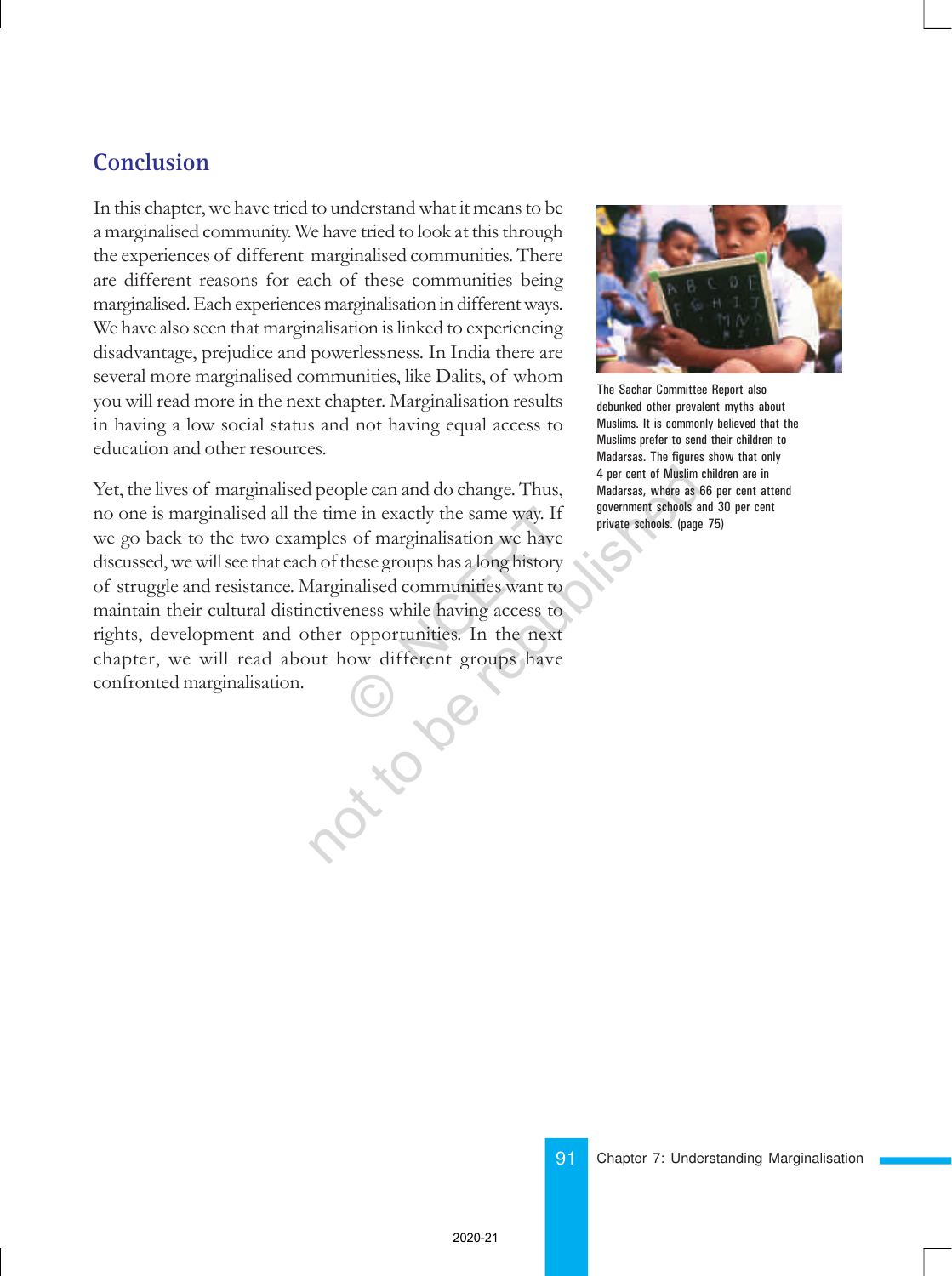## Exercises

- 1. Write in your own words two or more sentences of what you understand by the word 'marginalisation'.
- 2. List two reasons why Adivasis are becoming increasingly marginalised.
- 3. Write one reason why you think the Constitution's safeguards to protect minority communities are very important?
- 4. Re-read the section on Minorities and Marginalisation. What do you understand by the term minority?
- 5. You are participating in a debate where you have to provide reasons to support the following statement: 'Muslims are a marginalised community'. Using the data provided in this chapter, list two reasons that you would give.
- 6. Imagine that you are watching the Republic Day parade on TV with a friend and she remarks, "Look at these tribals. They look so exotic. And they seem to be dancing all the time". List three things that you would tell her about the lives of Adivasis in India. ling the Republic Day parade on<br>look so exotic. And they seem<br>ner about the lives of Adivasis in<br>about how Helen hopes to make<br>a short story on Adivasis?<br>tatement that economic margina
- 7. In the storyboard you read about how Helen hopes to make a movie on the Adivasi story. Can you help her by developing a short story on Adivasis?
- 8. Would you agree with the statement that economic marginalisation and social marginalisation are interlinked? Why?

nto be